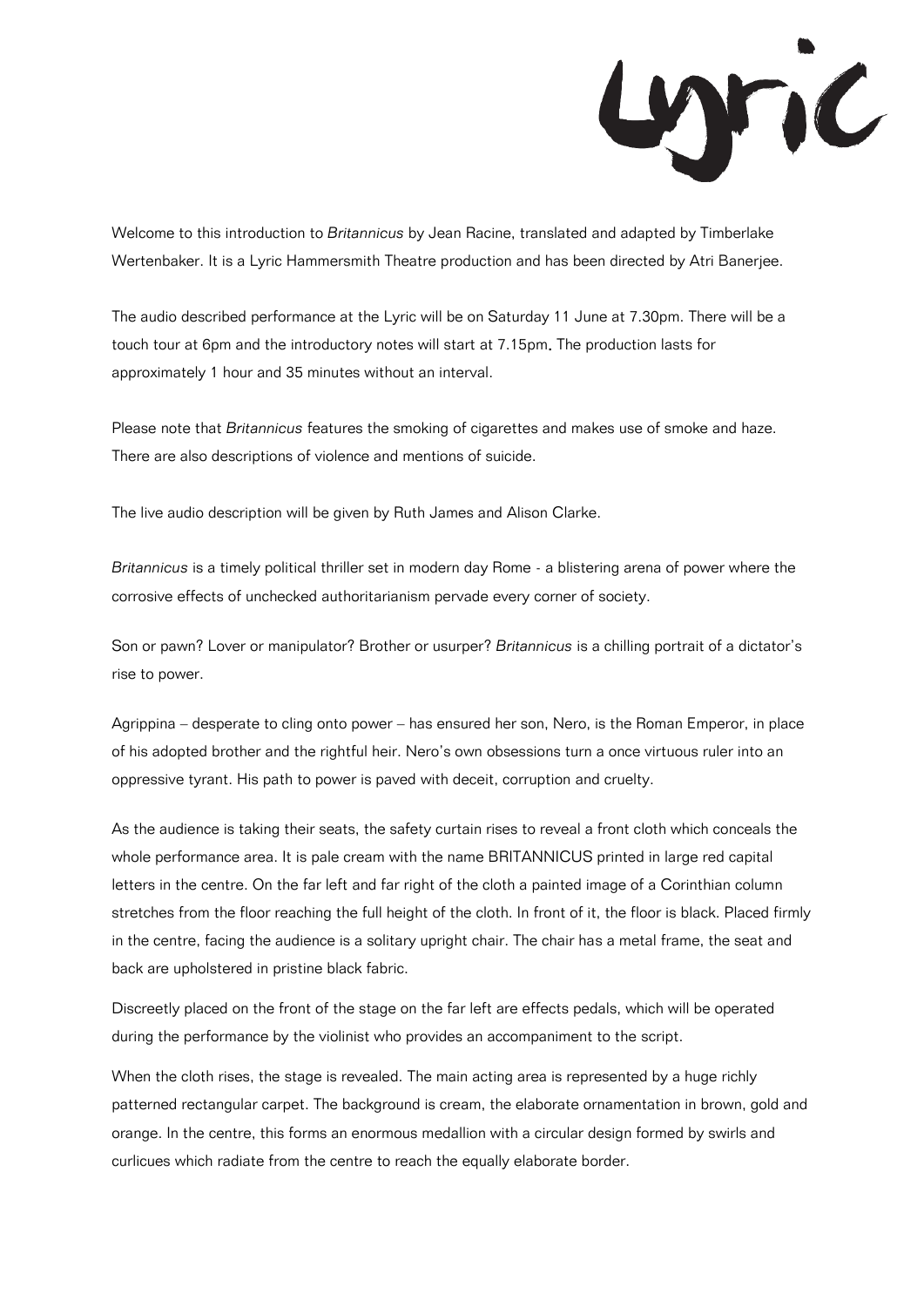15 identical metal framed chairs are positioned with military precision, five each side along the left and right edges of the carpet, while a further five chairs stand left of centre on the back edge facing us.

On the right of centre is a low white plinth. Lying on top of the plinth and covering it completely is a lifesized, life-like wolf. Its head is turned as if to observe most of the action.

Hanging on the back wall, suspended from a high black bar, is a huge painted canvas. It is approximately 15 feet wide by 8 feet high, and depicts the life-sized wolf with two naked cherubs draped against his body. The background is dark and forbidding.

Behind this canvas, the back wall is bathed in different colours, according to the focus of the scene. At first a pale shadowy light, it becomes an ever more vivid green as Nero arrives, then fades back to shadow as he leaves. The entire stage also floods with red at times.

In the left corner of the carpet nearest to us stands a functioning water cooler with a supply of clear plastic cups, used during the performance. A small, black waste bin stands beside it.

No attempt is made to hide technical equipment. On the black floor behind the chairs on the left and right are three functional black lighting towers. Attached to these are twelve round spotlights trained on the acting area.

During the performance various members of the cast will take up positions on the chairs. Here they sit like statues, silent observers.

As the performance continues, from time to time they will change the configuration of the chairs. We will describe this as it happens

There is a cast of seven actors, four women and three men, who wear modern dress. The action is often very stylised, but at other times is naturalistic.

First to appear and also to speak is **Albine.** She walks on calmly, carrying her violin, walks over to her effects pedals and starts to play. She watches the others attentively throughout, moving slowly around the stage, sometimes acknowledged and at other times ignored. Albine's loose, dark brown, curly hair is swept up into a loose bun, with a few tendrils hanging elegantly down. Her dark eyes are darkly outlined, standing out against her olive-skinned, serious face. She wears a long, elegant, moss green dress with a high neckline that leaves her arms bare and flows down to her ankles, with gold sandals.

Agrippina is 44, second wife (and widow) of the Emperor Claudius and Nero's mother. She is an assured woman, her immaculate presence dominating the stage, despite her relatively small stature. This is corrected by her killer black patent high heels and upright stance. Agrippina's chestnut-brown hair is smoothed back into a large bun on the back of her head, so large it resembles a crown. Her glittering, dark eyes are outlined strongly with eyeliner and her lips are darkly maroon against her Mediterranean complexion. She wears a chic, high-necked black knee-length dress that has crocheted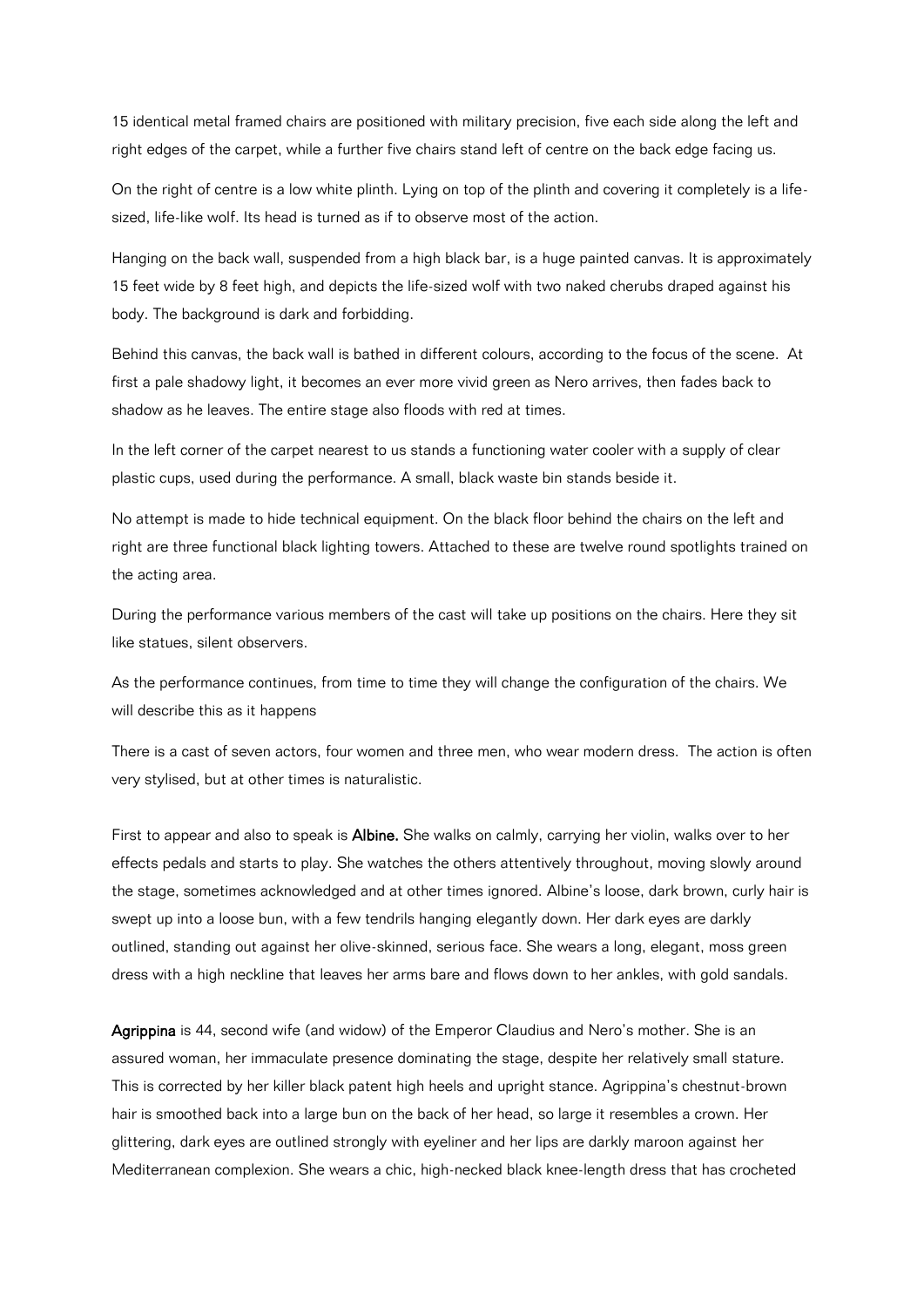lace and flowers at the shoulders, revealing some femininity, despite the strict lines of the dress. At first, Agrippina holds an elegant black clutch bag, shot with gold, and wears a dress watch with a slim black strap. Her nails are painted black.

As she speaks of him, Nero moves forward. Nero is a slim youth of 20, with a deceptively naïve appearance, as he is barefoot and clad entirely in white. His attire is casual, with white tracksuit trousers and matching zip-up jacket over a white short-sleeved T-shirt. Both trousers and jacket are decorated with white panels of lace, making them seem more imperial. He's 6 feet tall and moves sinuously, especially when, unseen, he watches the others. Nero's hair is blond, cropped short at the back and longer on top, with his intense, piercing eyes standing out against his clean-shaven, pale, youthfully fresh face. He has a thin silver chain necklace and a large blue jewelled ring that he turns in moments of stress.

Next to appear is **Burrhus**, Nero's tutor and advisor. She is in her mid-50s, a loyal servant to both Agrippina and Nero. Her upright stance betrays that she was originally a soldier and she still wears sturdy black leather boots under her black trousers, although her oyster-grey silk blouse is more feminine. Burrhus has short, tight curls, mainly black, but greying at the front and her expression remains almost constantly concerned, her pale forehead wrinkled and her mouth taut with worry.

Britannicus is 18, the son of Claudius' first wife and Nero's step-brother. He is slender and of athletic build - very tall indeed, at least 6'4". His thick, shoulder-length chestnut brown hair is tied up in a ponytail, smoothed back from his brown, expressive face. Britannicus wears black chinos over shiny pointed-toed shoes, and a white crocheted lacy shirt, with a slender, silver chain necklace. On his lefthand ring finger is a plain silver ring.

His tutor is Narcissus. In his mid-50s, and at 6ft, he is tall and well-built, but tries not to draw attention to himself, feeling very strongly his position as a freed slave. He wears a black, slightly tweedy suit over a white shirt, and smart shoes and is bald, with a greying moustache and carefully trimmed stubble. Narcissus watches and waits for his opportunity to influence his betters, always ready when needed.

Lastly, Junia is betrothed to Britannicus, and is the only one not wearing black or white, but instead is in a crimson, floor-length evening dress of satin, that leaves her pale shoulders uncovered. Junia is in her late teens, and, at 5'3", appears very fragile and delicate, her large dark eyes lost. Her long, dark brown hair, with highlights at the tips, is tousled, held loosely back from her fine-boned face at first, but soon escaping any restraint. She is barefoot, and has a large diamond on her ring finger. The elaborate gown seems to swamp her movements, making her uncertain, often shaking when nervous, or crawling around the space, as if searching, while the others continue to talk, oblivious. When with Britannicus, she melts into him as he towers above her – her head coming up only to his heart.